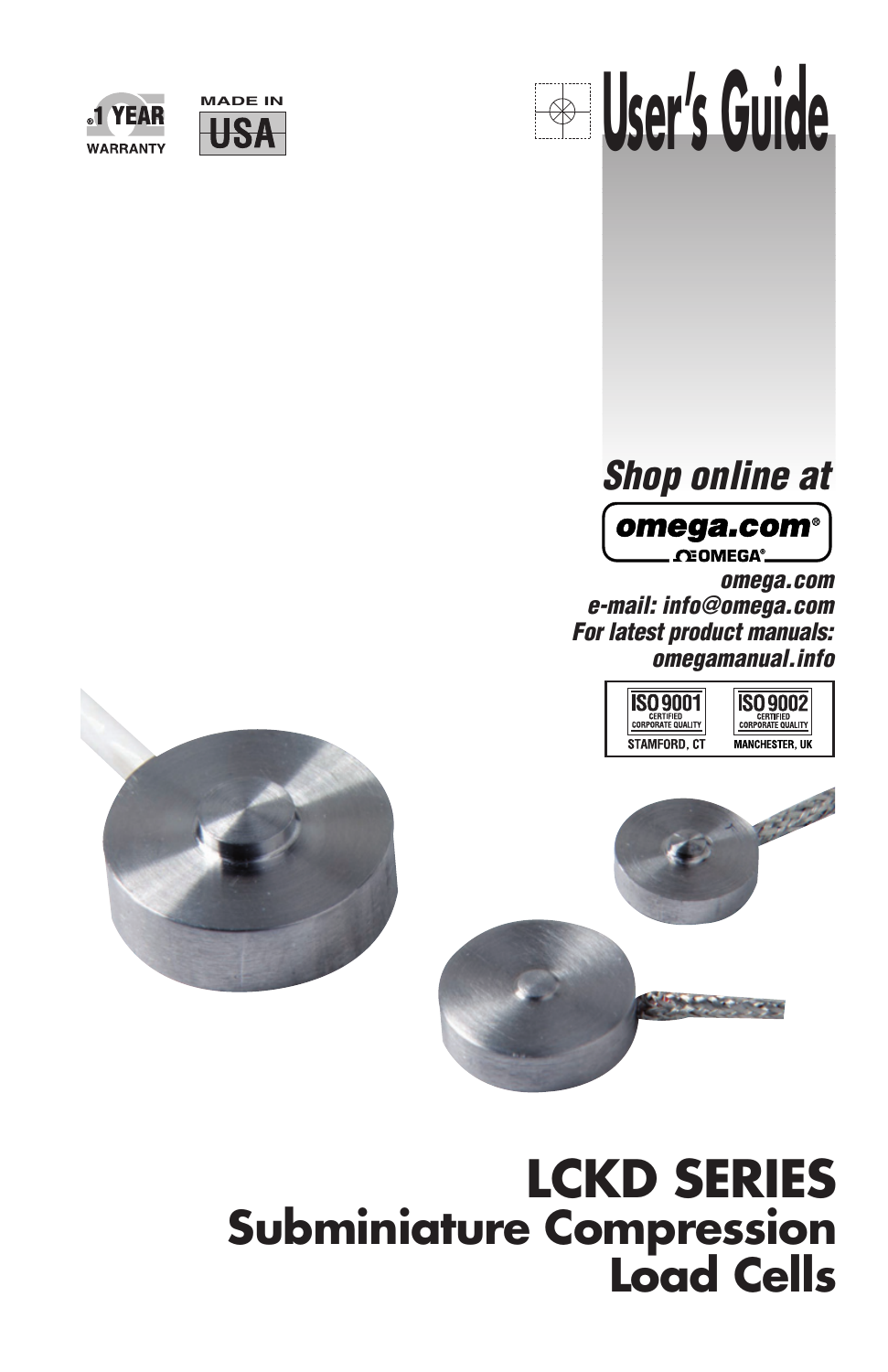### **NOTE**

Each LCKD Series Load Cell incorporates a small printed circuit board into the load cell's lead wire. DO NOT remove this board or cut the cable between the compensation board and load cell. Removal of this board voids the calibration and warranty of the load cell.

## **General**

The OMEGA® LCKD Series subminiature compression load cells are compression-only units that are highly cost-effective. To ensure excellent long-term stability and reliability in severe environments, the LCKD Series utilize high quality strain gages, precision gaging techniques and all stainless steel construction. These units have a load button machined as an integral part of the basic load cell. The load cell is designed to operate by mounting on a flat surface. The LCKD must rest on a flat surface the same diameter as the  $D_1$  dimension for proper operation.

## **Shunt Calibration**

The LCKD Series are highly accurate millivolt output type load cells with shunt calibrator for quick calibration checks. Shunt calibration allows the user to install and calibrate the instrument in the field without the use of a dead weight tester. A 59 kilohm resistor is shorted across negative excitation and negative signal output at the factory, which produces a simulated millivolt signal out of the transducer. The shunt calibration signal is equivalent to a simulated pressure of:

Simulated Load =  $\frac{\text{Shunt Cal mV/V}}{\text{Calibration Factor mV/V}}$  x Full Scale Load

Example: Model LCKD

Where: Calibration Factor - 2.0315 mV/V Shunt Cal - 1.4962 mV/V Simulated Load =  $1.4962 \times 50 = 36.85$ 2.0315

To set up the transducer in the field, follow these steps:

- 1. Connect transducer excitation terminals to dc power supply.
- 2. Connect transducer signal output terminals to readout instrument (DVM, Analog meter, etc.)
- 3. Turn power on.
- 4. Null transducer signal output with zero adjust potentiometer on meter.
- 5. Short a 59 kilohm resistor across negative excitation and negative signal output.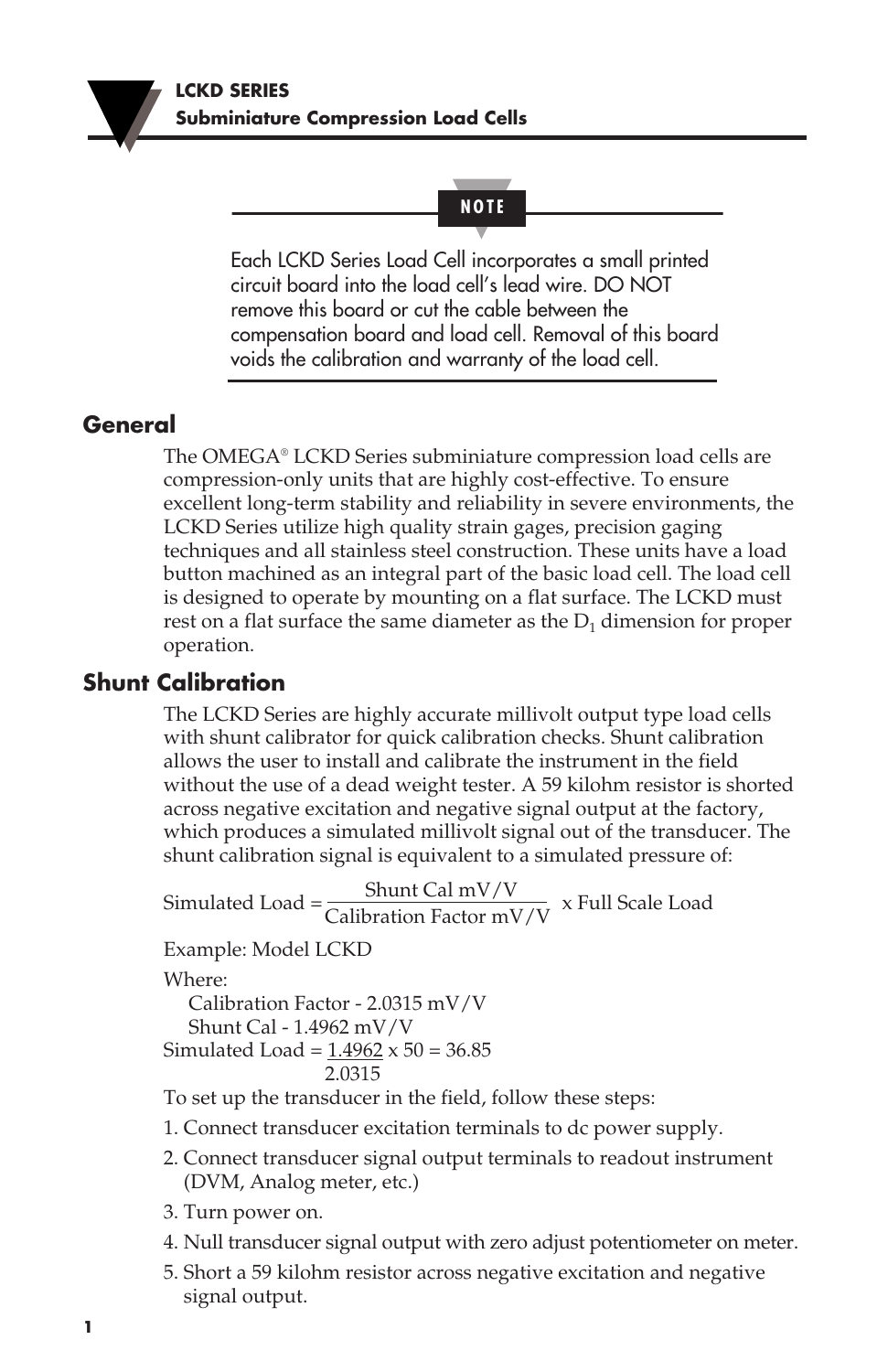- 6. Adjust the span potentiometer until the readout instrument reads the simulated load as computed above (or that percent of full scale pressure).
- 7. Remove 59 kilohm resistor and repeat steps 4 to 6 if necessary. (Span and Zero adjust pots may interact).
- 8. The meter is now calibrated.

### **IMPORTANT:**

Every load cell comes with a calibration sheet stating its full scale output, and this manual. Please save both.

## **Specifications:**

| Signal Output:                        | See calibration sheet                                                         |
|---------------------------------------|-------------------------------------------------------------------------------|
| <b>Linearity and Hysteresis:</b>      | $\pm 0.25\%$ full scale                                                       |
| Repeatability:                        | $+0.1\%$ full scale                                                           |
| <b>Compensated Temperature Range:</b> | 60 to $160^{\circ}$ F (16 to $71^{\circ}$ C)                                  |
| <b>Operating Temperature Range:</b>   | $-65^{\circ}$ to 225 $^{\circ}$ F (-54 to 107 $^{\circ}$ C)                   |
| Temperature Effect:                   | Zero $0.01\%$ full scale/ $\degree$ F;<br>Span 0.01% of reading/ $\mathrm{F}$ |
| <b>Bridge Resistance:</b>             | 350 ohm bonded foil gage                                                      |
| <b>Excitation Voltage:</b>            | 5 Vdc, 7 Vdc max.                                                             |
| <b>Full Scale Deflection:</b>         | $0.001"$ to $0.003"$                                                          |
| Safe Overload:                        | 150%                                                                          |
| Construction:                         | <b>Stainless Steel</b>                                                        |
| Electrical:                           | 5 ft. four conductor cable                                                    |
| Weight:                               | $< 0.5$ oz.                                                                   |

**WIRING CODE** RED (+) EXCITATION BLACK (–) EXCITATION GREEN (–) OUTPUT WHITE (+) OUTPUT